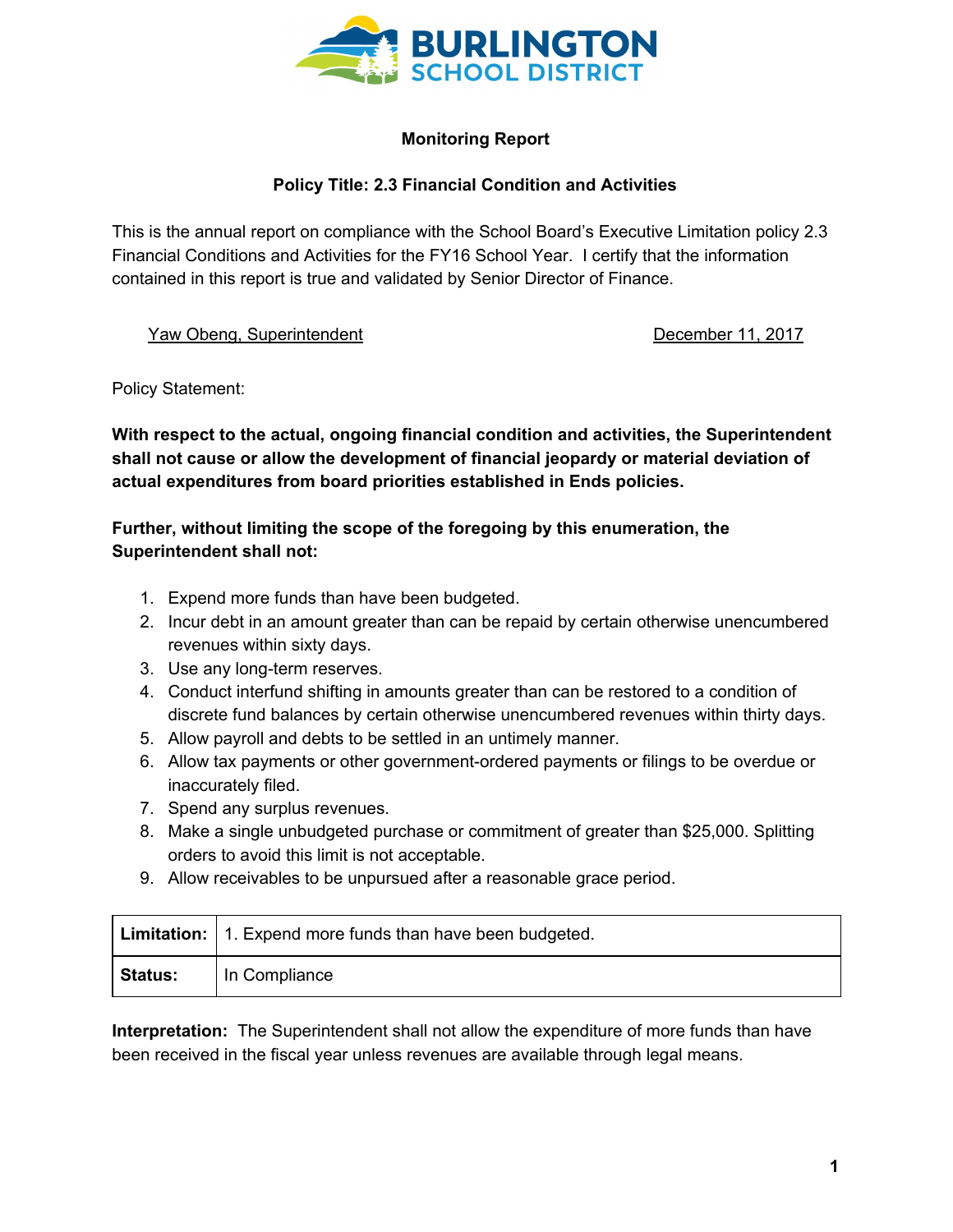

**Evidence:** An independent audit of Fiscal Year 2016 financial transactions in all funds confirmed that total expenditures did not not exceed total revenues and that the District produced an operating surplus. The Fiscal Year 2017 audit is also expected to show that the district spent within its means and produced an operating surplus.

The audited financial [statements](http://www.bsdvt.org/wp-content/uploads/2017/07/Burlington-Sch-Dist-16-FS-final.pdf) and accompanying [management](http://www.bsdvt.org/wp-content/uploads/2017/07/Management-Letter-2016.pdf) letter are available on the BSD website and were presented to the School Board on December 13, 2016. The Finance Committee also received monthly reports on the status of revenue and spending from the General Fund; at no time did these reports indicate spending in excess of anticipated revenues.

The District does not receive all of its budgeted revenue at the start of the fiscal year. Revenues are received throughout the year. The state Education Fund, the District's largest source of revenues, makes periodic payments to the District on a predetermined schedule. Therefore, at various times during the year, actual expenditures exceed actual revenues; however, total spending did not exceed estimated total revenue at any point.

Certain revenues, such as grant funds, are difficult to budget precisely and result in actual revenues that differ from estimates formulated during the budget development process. Despite these variances, the District works to ensure that spending from these sources does not exceed the anticipated revenues.

|                | <b>Limitation:</b> 2. Incur debt in an amount greater than can be repaid by certain otherwise<br>unencumbered revenues within sixty days. |
|----------------|-------------------------------------------------------------------------------------------------------------------------------------------|
| <b>Status:</b> | In Compliance                                                                                                                             |

**Interpretation:** The Superintendent shall not permit short-term borrowing of monies without a budgetary plan to repay such debt within 60 days.

**Evidence**: The Finance Committee received routine cash flow reports (see [BoardDocs](http://www.boarddocs.com/vt/bsdvt/Board.nsf/Public) for the reports or Finance Committee [minutes](http://www.bsdvt.org/school-board/agendaminutes/) for associated discussion, if any). In FY17, short term borrowing occurred on one occasion, and the borrowed funds were repaid in five days, upon receipt of state Education Fund revenues. The borrowing was precautionary and actual cash on hand (less the borrowed funds) remained in positive territory.

The District typically only incurs short term debt in order to maintain the cash flow necessary to meet payroll obligations and pay bills in a timely manner. Because the District does not receive all of its budgeted revenue at the start of the fiscal year, and because state Education Fund payments are intermittent, there are periods when available cash approaches zero. The Director of Finance is responsible for ensuring the District borrows funds during these periods. Repayment occurs as soon as possible to minimize borrowing costs.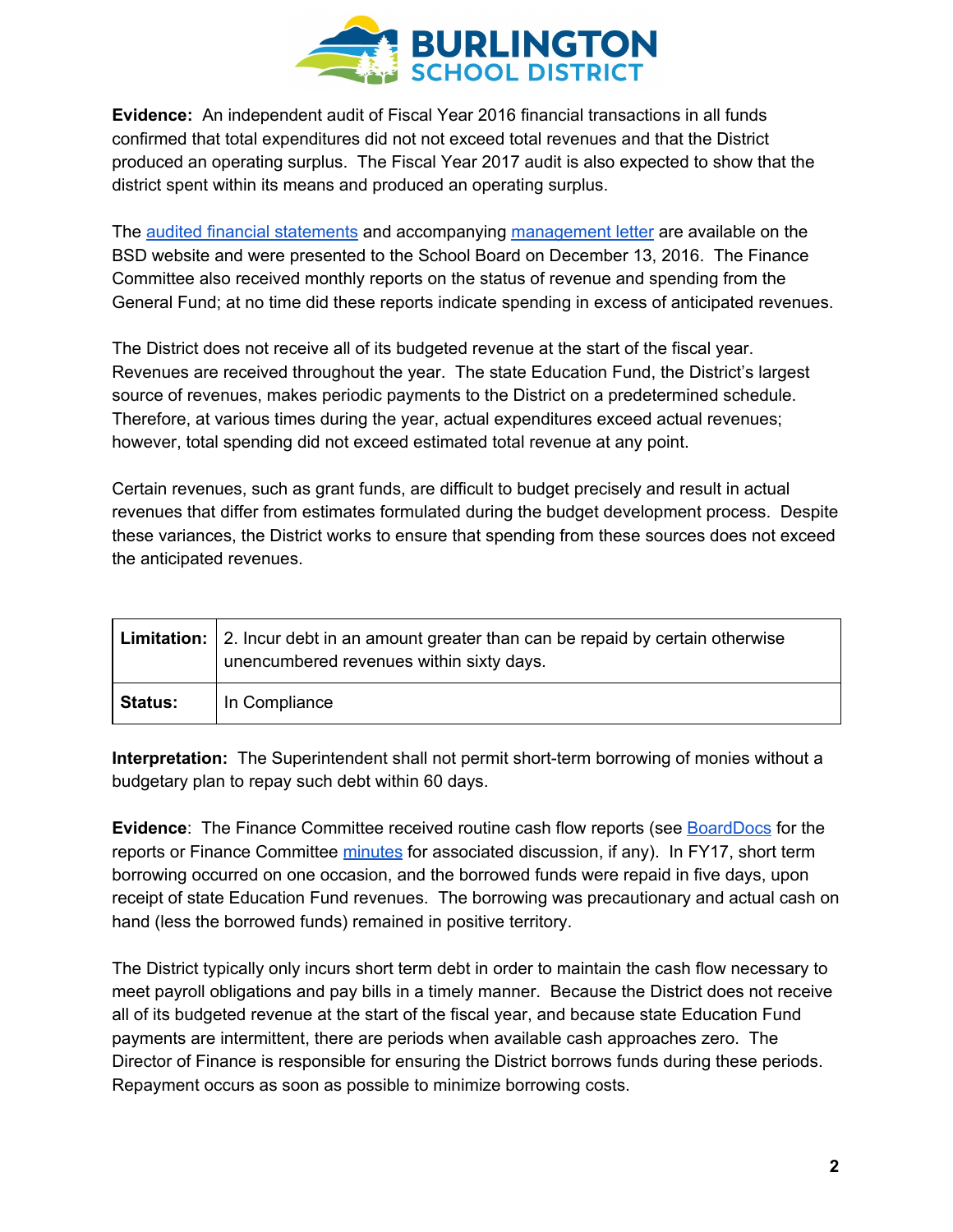

|                | Limitation:   3. Use any long-term reserves. |
|----------------|----------------------------------------------|
| <b>Status:</b> | In Compliance                                |

**Interpretation:** The Superintendent shall not permit the use of any long-term reserves for any purpose other than indicated at the time these specific reserves are created. Reserves must be created by the electorate and the use must be approved by voters.

**Evidence:** The Burlington School District does not currently have any established reserves. No reserves are reported in the [FY16](http://www.bsdvt.org/wp-content/uploads/2017/07/Burlington-Sch-Dist-16-FS-final.pdf) audit.

|                | <b>Limitation:</b> $\vert$ 4. Conduct interfund shifting in amounts greater than can be restored to a<br>condition of discrete fund balances by certain otherwise unencumbered<br>revenues within thirty days. |
|----------------|----------------------------------------------------------------------------------------------------------------------------------------------------------------------------------------------------------------|
| <b>Status:</b> | In Compliance                                                                                                                                                                                                  |

**Interpretation:** The Superintendent shall not permit unbudgeted transfers of monies between funds if such transfers would produce a fund balance deficit unless those monies can be restored to the originating fund within 30 days.

**Evidence:** Interfund transfers only occur when budgeted or required by law. For example, in FY17, a fund transfer was made from the General Fund to the Food Service enterprise fund. This transfer was budgeted and required by law to reimburse the Food Service fund for the write-off of unpaid meal debts.

|                | Limitation:   5. Allow payroll and debts to be settled in an untimely manner. |
|----------------|-------------------------------------------------------------------------------|
| <b>Status:</b> | In Compliance                                                                 |

**Interpretation:** The Superintendent shall ensure that material payroll and debt obligations are paid in accordance with standard legal procedures and obligations.

**Evidence:** Payroll is processed 8 to 10 times per month over 5 different payroll groups, 10 bargaining units, and nonunion employees.. In the event that errors or omissions are identified, a special payment is issued to the affected employee; these instances are rare. The fiscal year 2016 audited financial [statements](http://www.bsdvt.org/wp-content/uploads/2017/07/Burlington-Sch-Dist-16-FS-final.pdf) and accompanying [management](http://www.bsdvt.org/wp-content/uploads/2017/07/Management-Letter-2016.pdf) letter did not identify any concerns with current practice. Payments to vendors are typically timely, but operational improvements and increased training are being considered to ensure all vendors are paid within 30 days of the invoice date. As required by statute, the entire Board later approves each warrant by Board resolution on the monthly consent agenda (see [BoardDocs](http://www.boarddocs.com/vt/bsdvt/Board.nsf/Public) for the monthly warrants).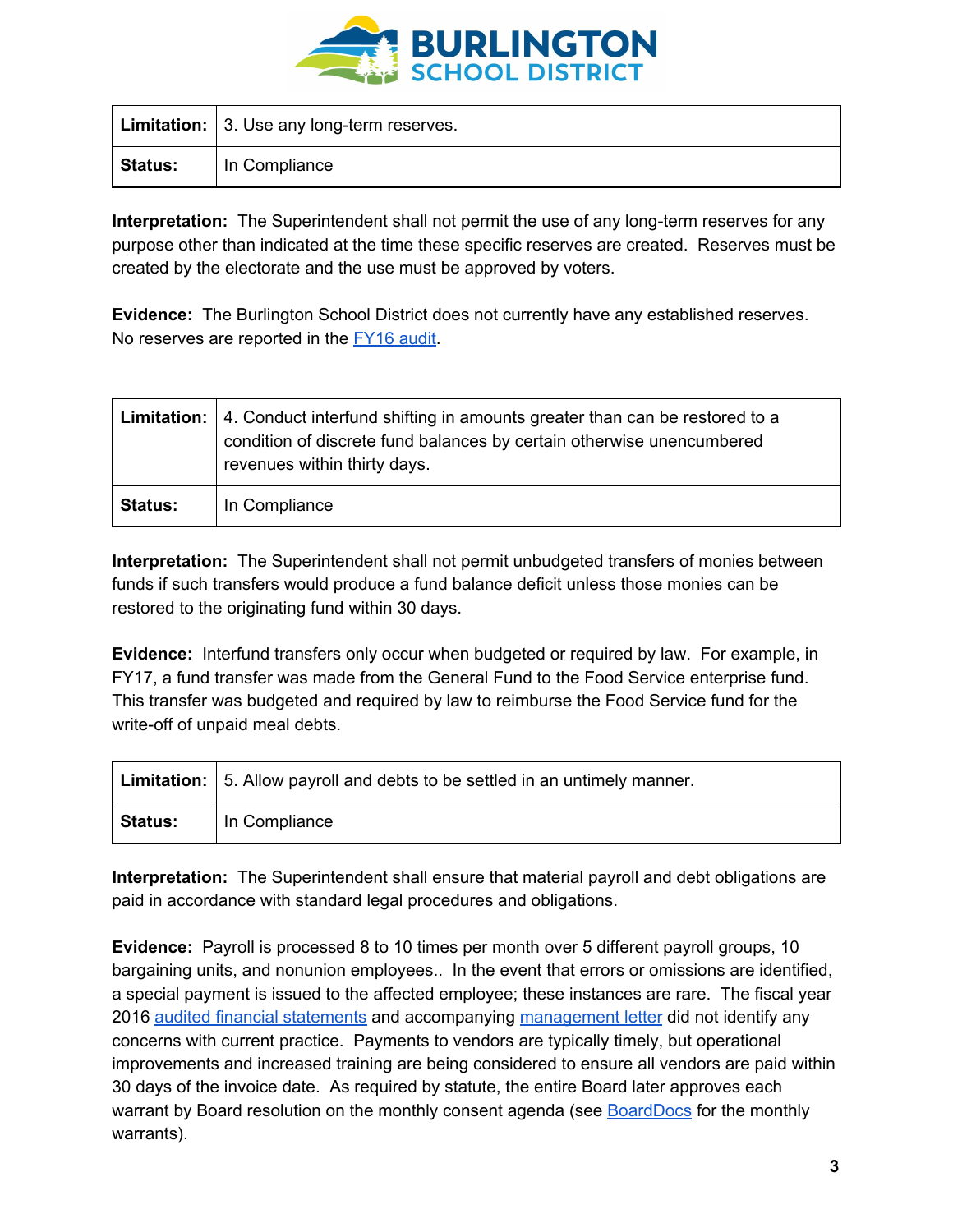

Capital debt is paid periodically throughout the year. Because it is the City of Burlington's general obligation to repay this debt to bondholders, the City has assumed responsibility for making these payments in a timely manner. The Burlington School District's responsibility is to transfer funds to the City. The District works with the City to ensure the timing and amount of each transfer is accurate, and no complaints have been received regarding this arrangement.

|                | <b>Limitation:</b> $\vert$ 6. Allow tax payments or other government-ordered payments or filings to be<br>overdue or inaccurately filed. |
|----------------|------------------------------------------------------------------------------------------------------------------------------------------|
| <b>Status:</b> | In Compliance                                                                                                                            |

**Interpretation:** The Superintendent shall ensure that tax and other government payments and obligations shall be paid within prescribed deadlines.

**Evidence:** The [FY16](http://www.bsdvt.org/wp-content/uploads/2017/07/Burlington-Sch-Dist-16-FS-final.pdf) audit did not note any instances of late payments. Other than payroll taxes, which are remitted to the IRS immediately upon the issuance of each payroll, the District does not make tax payments. There were no other instances of government-ordered payments. In rare instances, the District could be required to repay grant revenues received in excess of expenditures. These repayments are made upon request; however, many grantors allow the funds to be retained until spent. State-required financial reports are typically filed on a timely basis to ensure related revenue payments are not delayed.

|         | Limitation:   7. Spend any surplus revenue |
|---------|--------------------------------------------|
| Status: | In Compliance                              |

**Interpretation:** The Superintendent shall not spend surplus revenue unless permitted by law and Board action.

**Evidence:** State law requires surplus revenues to be carried forward as revenues into the new year unless other permitted uses are authorized by voters (16 [V.S.A.](http://legislature.vermont.gov/statutes/section/16/009/00567) § 567). Surplus funds were spent in FY17 as budgeted and in accordance with this law. The FY18 budget also utilized surplus funds from FY16 in accordance with state law. The use of these funds was presented to the Board during the budget development process (see the December 20 Finance Committee [presentation,](http://www.boarddocs.com/vt/bsdvt/Board.nsf/files/AGUBWP8350BB/$file/FY18%20Budget%20Development%20Update%2020161220.pdf) and the January 8 School Board meeting [presentation\)](http://www.boarddocs.com/vt/bsdvt/Board.nsf/files/AHFQYS6B9BAA/$file/SUNDAY%20FY18%20Budget%20Presentation.pdf) and disclosure of the use of these funds was part of the [Comprehensive](http://www.bsdvt.org/wp-content/uploads/2017/07/FY18-Comprehensive-Budget-Document.pdf) Budget Document (see page 10). Grant revenues and other special fund revenues are received and expended in accordance with the terms and conditions of the grant, and doing so is not a violation of this limitation.